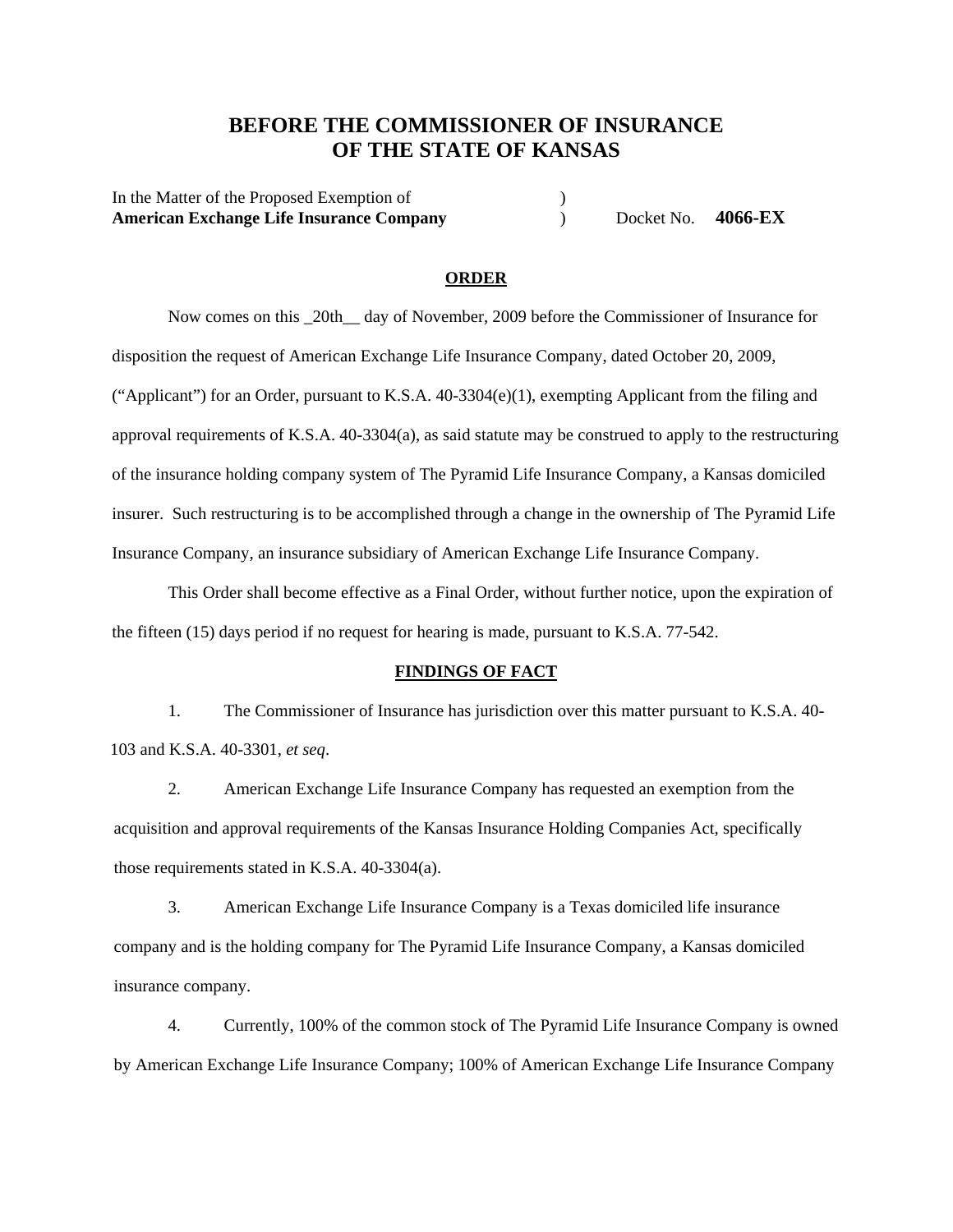is owned by Universal American Corp., a New York corporation. Therefore, the ultimate controlling person of The Pyramid Life Insurance Company is Universal American Corp.

5. American Exchange Life Insurance Company desires to transfer ownership of all the outstanding capital stock of all of the subsidiary companies of American Exchange Life Insurance Company, including The Pyramid Life Insurance Company, to a newly formed intermediate holding company.

 6. To effectuate the transaction, American Exchange Life Insurance Company intends to form a new wholly-owned subsidiary, UAC Holding, Inc., a Delaware corporation. American Exchange Life Insurance Company would then contribute all of the outstanding capital stock of The Pyramid Life Insurance Company and American Exchange Life Insurance Company's other subsidiaries to UAC Holding, Inc. as part of the organization of UAC Holding, Inc.

 7. As a result of the reorganization, The Pyramid Life Insurance Company will be a wholly owned subsidiary of UAC Holding, Inc., to be effective November 16, 2009.

 8. Subsequent to the reorganization, UAC Holding, Inc. will be a wholly owned subsidiary of American Exchange Life Insurance Company.

 9. Both before and after the reorganization, Universal American Corp. is and will continue to be the ultimate controlling person of The Pyramid Life Insurance Company.

### **CONCLUSIONS OF LAW**

10. K.S.A. 40-3304(a) provides, in part, as follows:

(a) No person other than the issuer shall…enter into any agreement to exchange securities or, seek to acquire, or acquire, in the open market or otherwise, any voting security of a domestic insurer if,... at the time... any such agreement is entered into, ... such person has filed with the commissioner of insurance and has sent to such insurer, a statement containing the information required by this section and such… agreement… has been approved by the commissioner of insurance in the manner hereinafter prescribed.

11. K.S.A. 40-3304(e) provides

(e) The provisions of this section shall not apply to:

Any offer, request, invitation, agreement or acquisition which the commissioner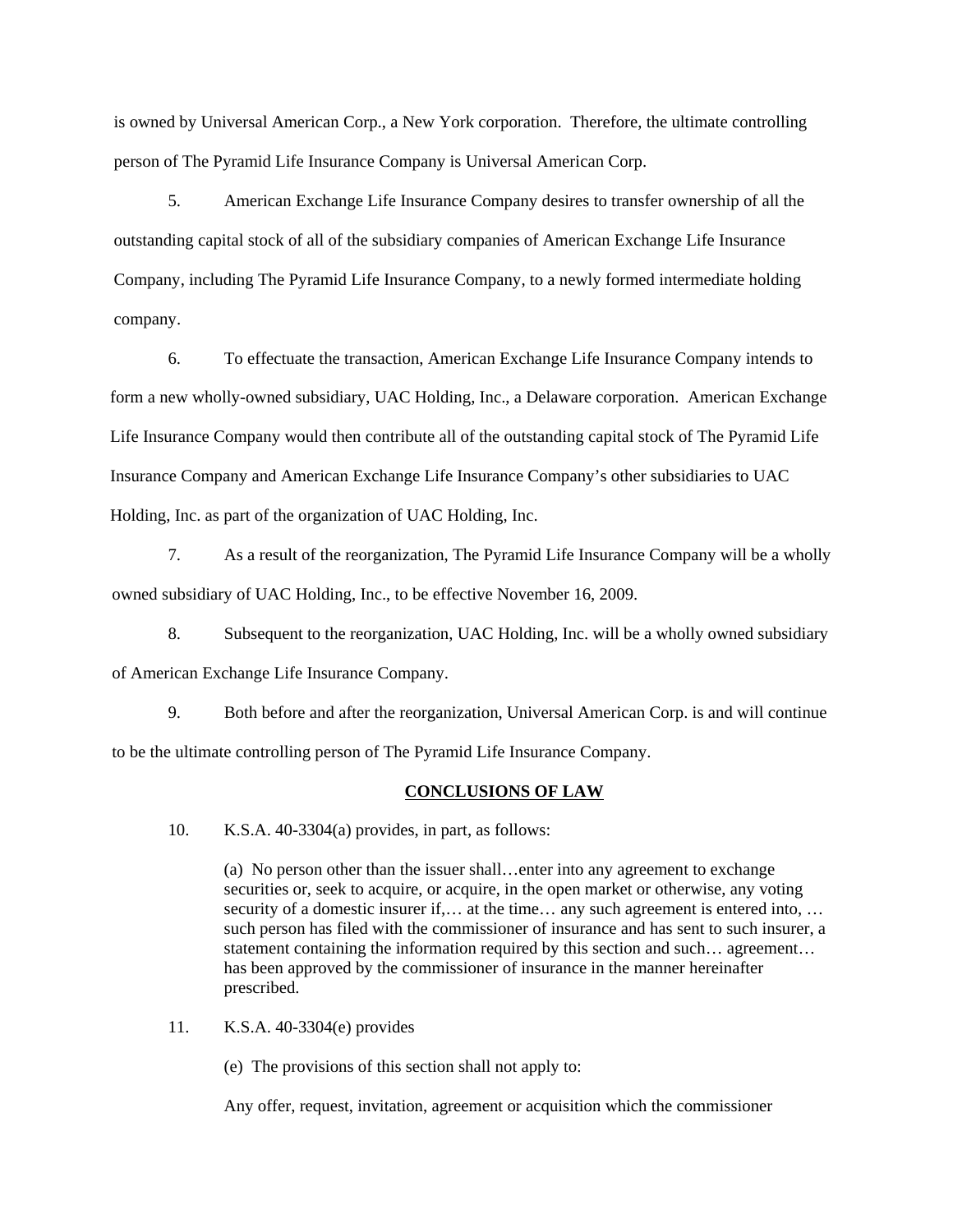of insurance by order shall exempt therefrom as: (1)Not having been made or entered into for the purpose and not having the effect of changing or influencing the control of a domestic insurer;…

12. Based upon the information enumerated in the Findings of Fact contained in paragraphs one through nine above, and the representations made on behalf of American Exchange Life Insurance Company, the restructuring of the holding company system whereby the formation of UAC Holding, Inc. and the stock ownership of The Pyramid Life Insurance Company will be contributed from American Exchange Life Insurance Company to UAC Holding, Inc., is not made for the purpose of and will not have the effect of changing or influencing the control of The Pyramid Life Insurance Company, a Kansas domestic insurer.

#### **IT IS THEREFORE, BY THE COMMISSIONER OF INSURANCE, ORDERED THAT:**

1. American Exchange Life Insurance Company shall be exempt from the application of the formal filing and approval requirements of K.S.A 40-3304(a) as it may be deemed to apply to the change of the ownership of The Pyramid Life Insurance Company, which will result in UAC Holding, Inc. owning 100% of the common stock of The Pyramid Life Insurance Company, provided the reorganization is effected within sixty (60) days of the date of this Order.

2. American Exchange Life Insurance Company shall comply with all of the provisions and requirements of K.S.A. 40-3301, *et seq.*, in the future.

3. The Commissioner of Insurance retains jurisdiction over this matter to issue any and all further Orders deemed appropriate or to take such further action as necessary to dispose of this matter.

#### **Notice of Rights**

American Exchange Life Insurance Company is entitled to a hearing pursuant to K.S.A. 77-537, the Kansas Administrative Procedure Act. If American Exchange Life Insurance Company desires a hearing, it must file a written request for a hearing with:

John W. Campbell, General Counsel Kansas Insurance Department 420 S.W.  $9<sup>th</sup>$  Street Topeka, Kansas 66612.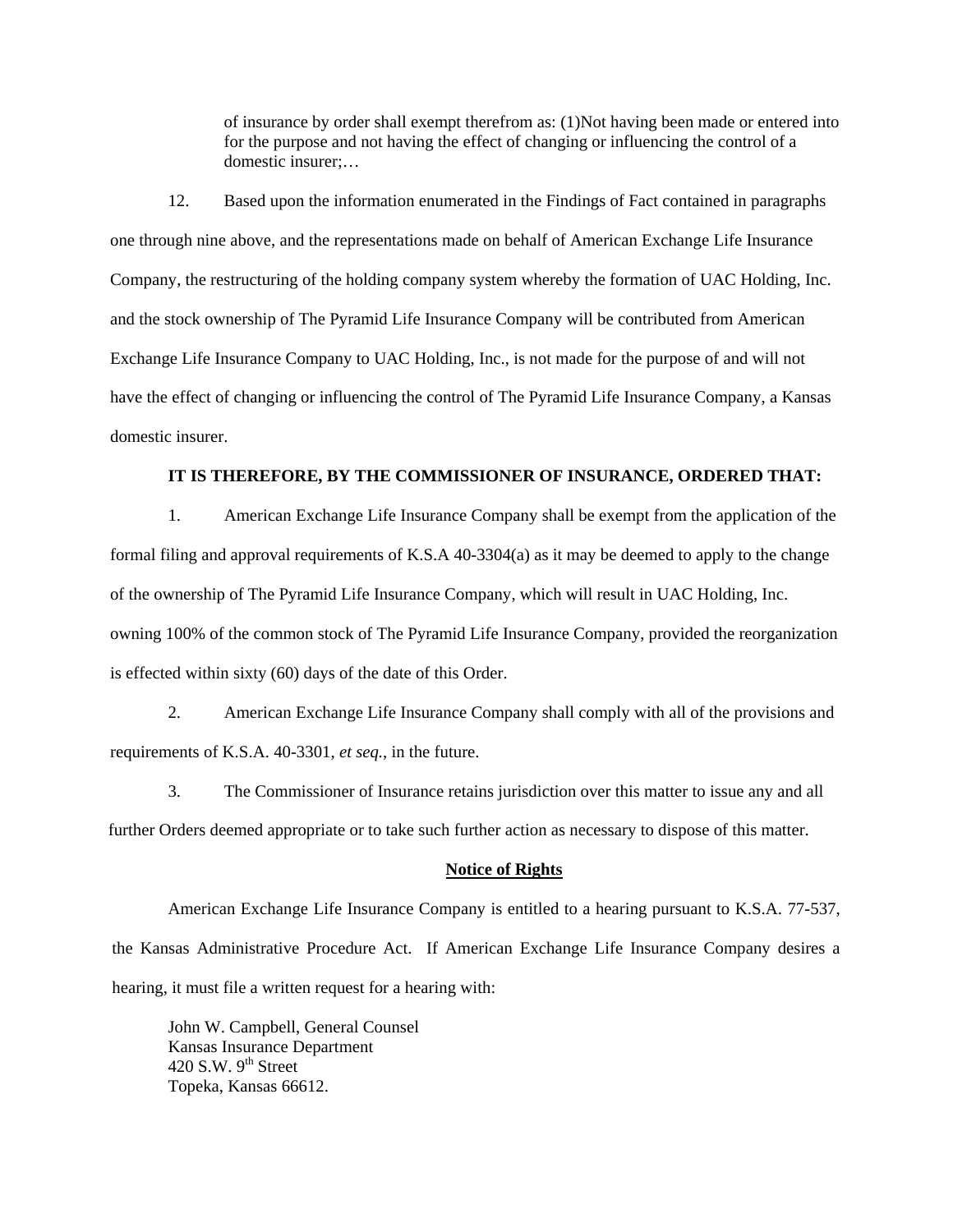This request must be filed within fifteen (15) days from the date of service of this Order. If Applicant requests a hearing, the Kansas Insurance Department will notify them of the time and place of the hearing and information on the procedures, right of representation, and other rights of parties relating to the conduct of the hearing, before commencement of same.

If a hearing is not requested in the time and manner stated above, this Order shall become effective as a Final Order upon the expiration of time for requesting a hearing, pursuant to K.S.A. 77-613. In the event Applicant files a petition for judicial review, pursuant to K.S.A. 77-613(e), the agency officer to be served on behalf of the Kansas Insurance Department is:

John W. Campbell, General Counsel Kansas Insurance Department 420 S.W.  $9<sup>th</sup>$  Street Topeka, Kansas 66612.

## **IT IS SO ORDERED THIS \_\_20th\_\_\_ DAY OF November 2009, IN THE CITY OF**

### **TOPEKA, COUNTY OF SHAWNEE, STATE OF KANSAS.**



\_/s/ Sandy Praeger\_\_\_\_\_\_\_\_\_\_\_\_ Commissioner of Insurance

 By: \_/s/ JohnW. Campbell\_\_\_\_\_\_\_\_\_ John W. Campbell General Counsel